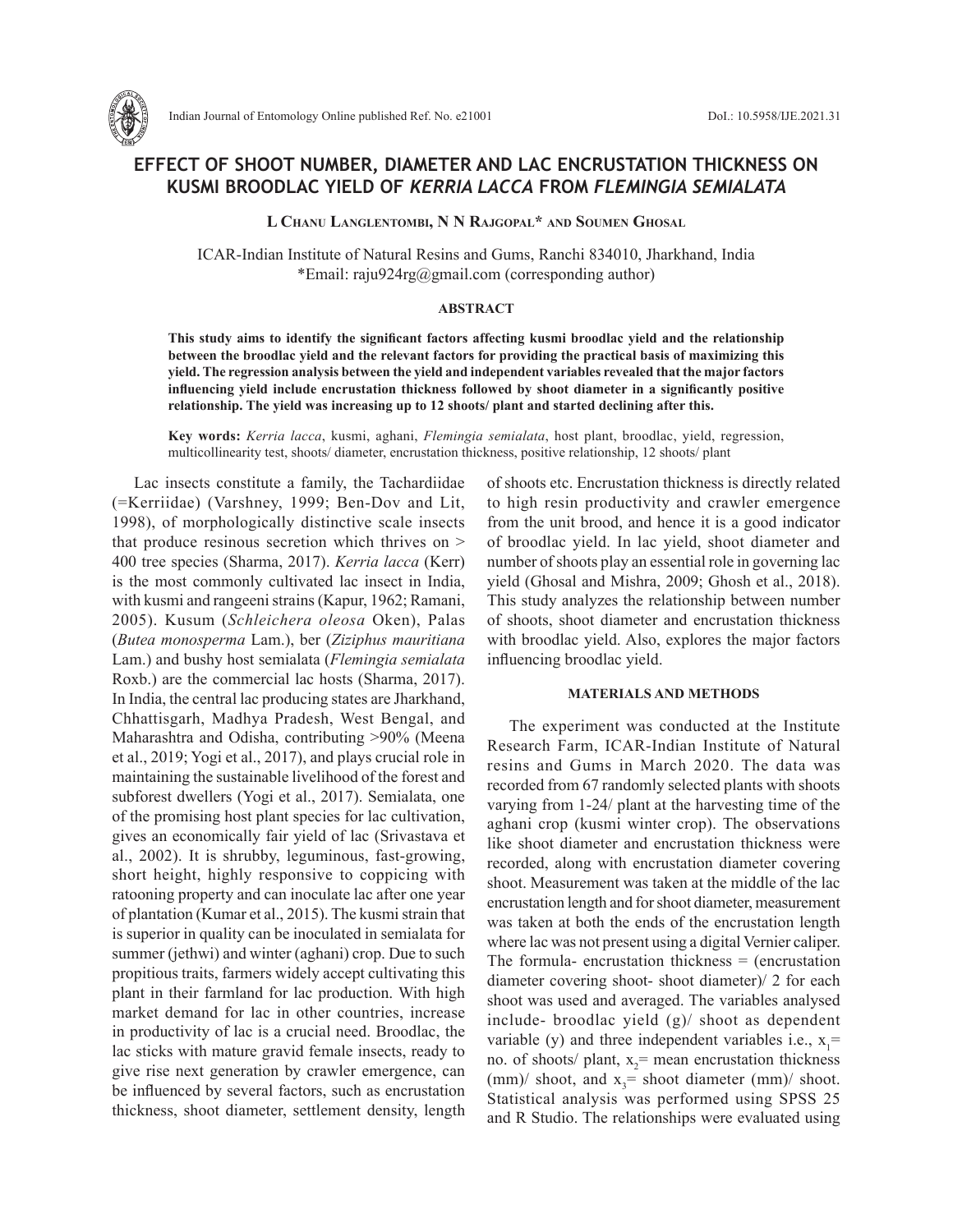bivariate and multivariate regression analysis and Pearson correlation coefficients and a two-tailed test of significance ( $\alpha$ = 0.05). In addition, a multicollinearity test among the independent variables was performed, and pairwise comparisons and variance inflation factor (VIF) test were made for all the variables to predict a situation where two or more variables are highly linearly correlated. To find the optimum number of shoots to be retained for enhancing yield, a polynomial function curve was developed between the broodlac yield (g)/ shoot and no. of shoots/ plant.

#### **RESULTS AND DISCUSSION**

The data given in Table 1 reveal that no. number of shoots/ plant, encrustation thickness (mm)/ shoot, shoot diameter (mm)/ shoot and broodlac yield (g)/ shoot (n=67) were  $8.12 \pm 0.60$ ,  $4.15 \pm 0.13$ ,  $12.80 \pm 0.13$ 0.23 and  $105.69 \pm 5.12$ , respectively; of these  $25\%$  $(Q<sub>1</sub>)$  yield of broodlac was laid below 79.1 (g)/ shoot; and in addition, 75%  $(Q_3)$  of observations for shoot diameter was laid down from  $\leq$ 14.3 mm/ shoot. The correlation coefficients reveal that the correlation between the independent variable is  $\leq \pm 50\%$  (Fig. 1positive correlations in blue and negative in red; colour intensity and the size of circles being proportional to the correlation coefficients). The VIF value for the

number of shoots/ plant, encrustation thickness (mm)/ shoot and shoot diameter (mm)/ shoot were 1.08, 1.20 and 1.29, respectively; however, since the VIF values are <10, there is no collinearity effect. The simple linear regression analysis of broodlac yield (g)/ shoot reveals that no. of shoots and shoot thickness are significantly correlated, while encrustation thickness is not significantly correlated ( $\alpha$ = 0.05) (Fig. 2a-c); and Fig. 2d reveals that broodlac yield/ shoot increases till 12 shoots and declines thereafter. The multiple



Fig. 1. Correlation coefficients- no. of shoots/ plant  $(V_1)$ ; encrustation thickness (mm)/ shoot  $(V_2)$ ; shoot diameter (mm)/ shoot  $(V_3)$ 



Fig. 2. Simple linear regression of broodlac yield (g)/ shoot- vs no. of shoots/plant (a), encrustation thickness (mm)/ shoot (b), shoot diameter (mm)/ shoot (c); and Polynomial function curve- broodlac yield (g)/shoot vs. no. of shoots/ plant (d)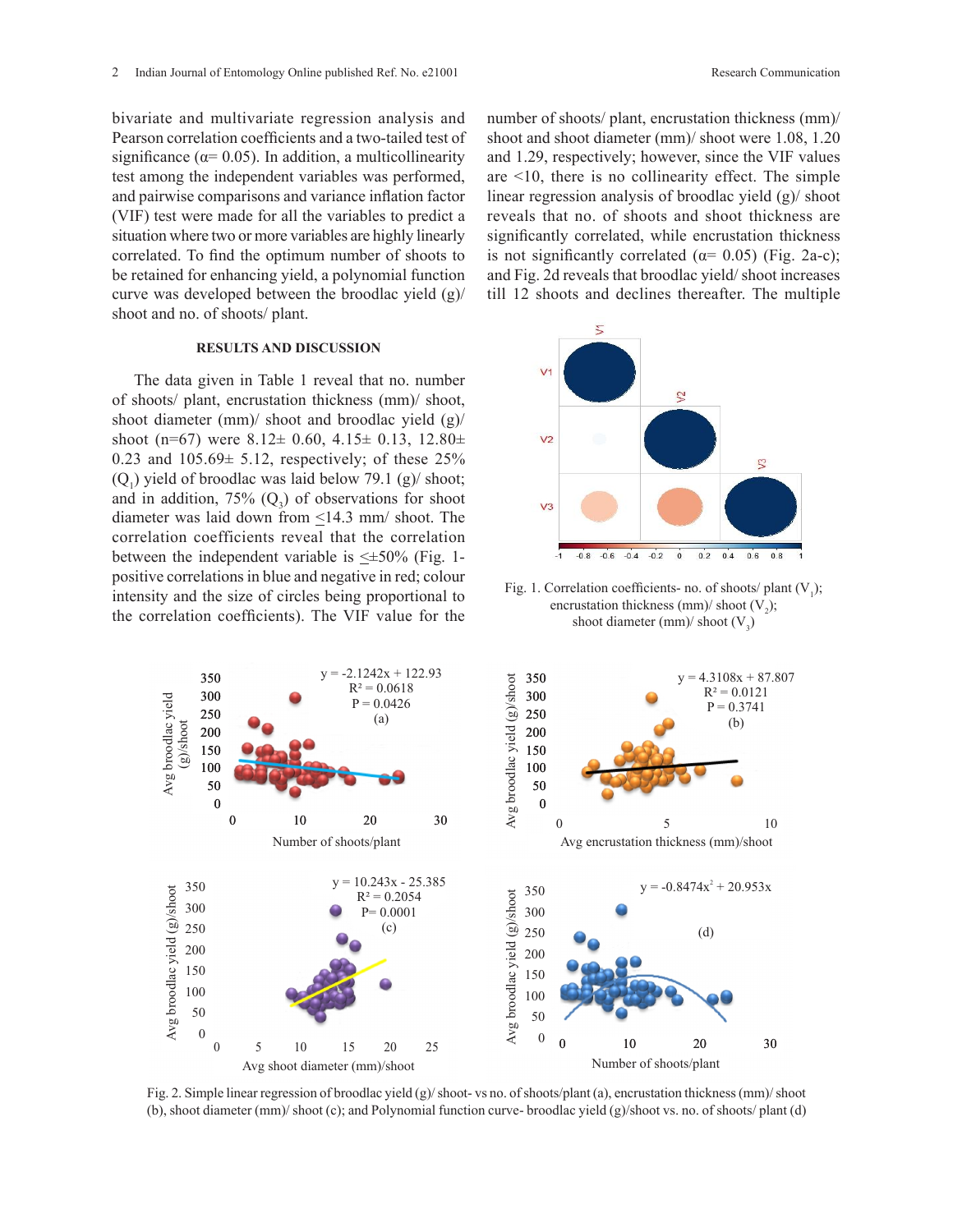linear regression analysis reveals that encrustation thickness and shoot diameter exhibit a significant effect on the broodlac yield; and no. of shoots with significant effect ( $\alpha$ = 0.05), and there exists a positive relationship between broodlac yield and encrustation thickness and shoot diameter; 95% confidence interval for encrustation thickness and thickness of shoot were 4.80, 22.63 and 7.29, 17.54, respectively. The negative value of intercept indicates that the expected value of broodlac yield is <0 when all independent variables were set to 0. The most important factors affecting broodlac yield was encrustation thickness, as it has a high coefficient followed by shoot diameter. The results also reveal that 28.7% of the broodlac yield gets explained by the variation of encrustation thickness and the shoot diameter the estimated equation will be thus- broodlac yield  $= -103.76 - 0.98$  No. of shoots/plant + 13.36 encrustation thickness (mm)/ shoot + 12.65 shoot diameter (mm)/ shoot (Table 1).

Thus, the effective way to increase the broodlac yield will be by shoot diameter, ultimately increasing encrustation thickness, with maintaining number of shoots/ plant up to 12 shoots. Sticklac weight/ bush increased significantly with increase in shoots/ bush up to 9 shoots of F. semialata (Anon., 2002). The present results corroborate with those of Ghosal et al. (2011), that thickness of broodlac encrustation is the most important factor governing the settlement of lac insect, followed by phunki (empty broodlac) scrap weight and weighted living cell weight in kusum tree. With the maturity of lac insect, the cell size of insect and resin content increases (Meena et al*.,* 2019), leading to an increase in encrustation thickness, which maximizes lac production and, ultimately, the crawler emergence also increases. Larger shoot diameter provided more surface area for insect settlement, thus increasing lac productivity/ unit area. Ghosh et al*.* (2018) observed that the length and width of new shoots of palas had significant and positive correlation with kusmi broodlac yield ratio (0.67 and 0.50, respectively).

# **ACKNOWLEDGEMENTS**

Authors thank the Director, ICAR-IINRG, Ranchi for his continuous encouragement and providing funds and facilities. All technical personnel who helped to record the field data are acknowedged.

#### **REFERENCES**

- Anonymous. 2002. Annual Report. Indian Lac Research Institute, Ranchi. 18-19 pp.
- Ben-Dov Y, Lit I L. 1998. Stabilizing Kerriidae as the family-group name of the lac insects (Hem., Coccoidea). Bulletin de la Societe Entomologique de France 103(5): 455-456.
- Ghosal S, Mishra Y D. 2009. Canopy structure of ber (*Zizyphus mauritiana*) trees influencing lac yield. Environment and Ecology 27(4A): 1879-1881.
- Ghosal S, Ramani R, Mishra Y D. 2011. Influence of thickness of branch, phunki scrap weight, weighted living cell and *kusmi* encrustation thickness on broodlac quality. Annals of Entomology 29(1):1-5.
- Ghosh J, Lohot V D, Ghosal S. Singhal V, Thamilarasi K. 2018. Pruning for tree vigour and lac productivity of Palas variant Swadi (*Butea monosperma*) in Chhotanagpur Plateau of Jharkhand. Journal of Pharmacognosy and Phytochemistry SP1: 1714-1717.

Kapur A P. 1962. The lac insect. A monograph on lac. Mukhopadhyay

| Variables                        | N                | Min        | Max    | Mean            | Std.  | Std.            | $Q_{1}$            | $Q_3$         |
|----------------------------------|------------------|------------|--------|-----------------|-------|-----------------|--------------------|---------------|
|                                  |                  |            |        |                 | error | Dev             |                    |               |
| No. of shoots/ plant             | 67               | 1.00       | 24.00  | 8.12            | 0.60  | 4.91            | 5                  | 11            |
| Encrustation thickness (mm)/     | 67               | 1.31       | 8.34   | 4.15            | 0.13  | 1.07            | 3.6                | 4.6           |
| shoot                            |                  |            |        |                 |       |                 |                    |               |
| Shoot diameter (mm)/ shoot       | 67               | 8.54       | 19.44  | 12.80           | 0.23  | 1.86            | 11.4               | 14.3          |
| Broodlac yield $(g)$ shoot       | 67               | 36.20      | 294.67 | 105.69          | 5.12  | 41.94           | 79.1               | 126.6         |
| Variables                        | Coefficients (b) | Std. error |        | $t_{cal}$ value |       | P value         | 95.0% CI for b     |               |
| Intercept                        | $-103.76$        | 47.48      |        | $-2.18$         |       | 0.033           | $(-198.64, -8.88)$ |               |
| Number of shoots/ plant          | $-0.98$          | 0.92       |        | $-1.05$         |       | 0.294           | $(-2.82, 0.86)$    |               |
| Avg. encrustation<br>13.36       |                  | 4.46       |        | 2.99            |       | 0.004           | (4.80, 22.63)      |               |
| thickness (mm)/ shoot            |                  |            |        |                 |       |                 |                    |               |
| Avg. shoot diameter              | 12.65            | 2.57       |        | 4.75            |       | 0.000           |                    | (7.29, 17.54) |
| $\frac{\text{mm}}{\text{shoot}}$ |                  |            |        |                 |       |                 |                    |               |
| Model 1                          | R                | R square   |        | Adj. R square   |       | $F_{cal}$ value |                    | P value       |
|                                  | 0.566            |            | 0.320  |                 | 0.287 | 9.876           |                    | 0.000         |

Table 1. Descriptive statistics, multiple linear regression [Broodlac yield vs. no. of shoot/ plant, encrustation thickness (mm)/ shoot and shoot diameter (mm)/ shoot]

Dependent Variable: broodlac yield (g)/shoot, CI: Confidence Interval